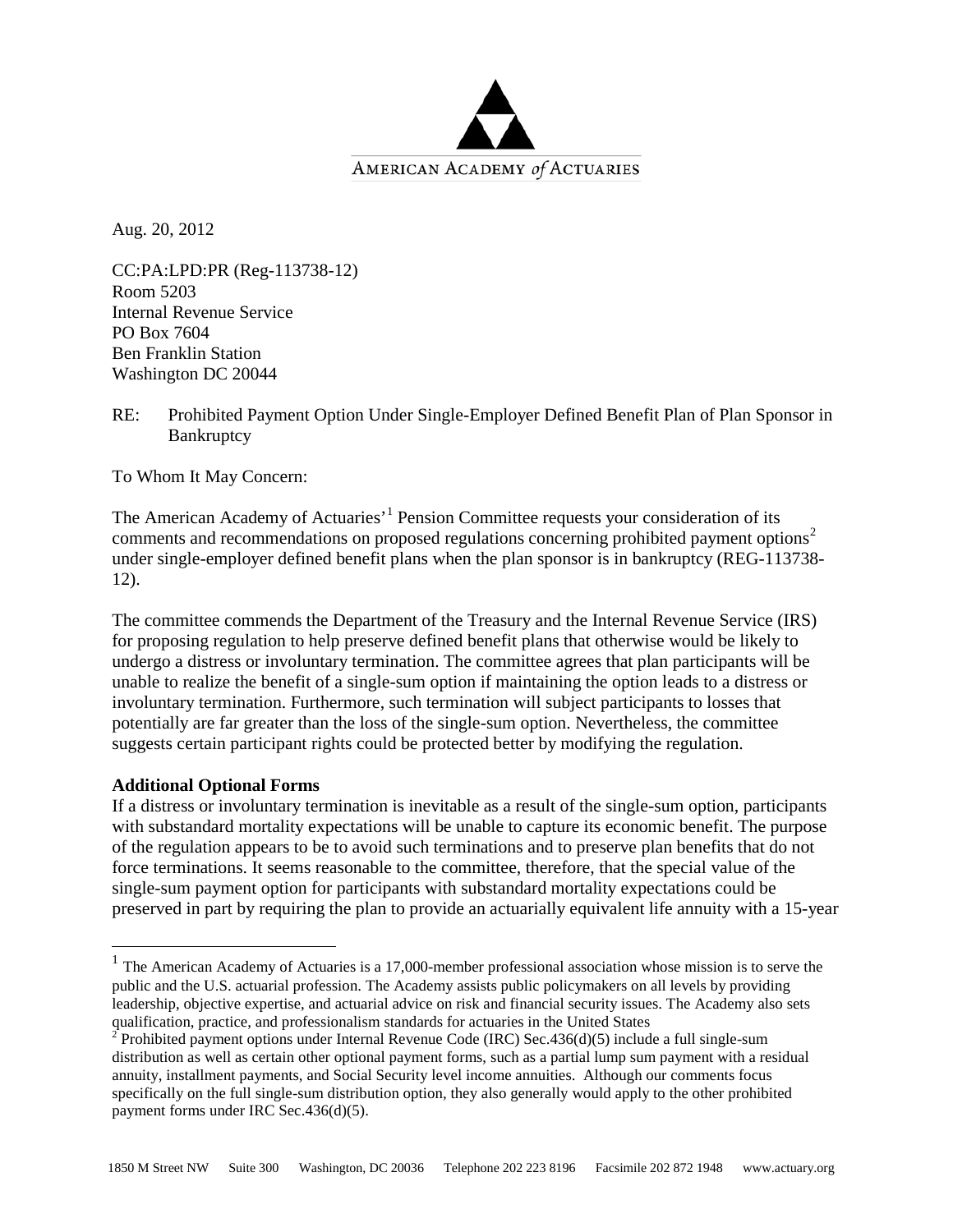term certain or a 100 percent joint and survivor annuity. These additional optional forms would provide substantial survivor benefits without materially accelerating the plan's cash flow requirements.

# **Point-in-Time Certifications**

The committee notes that bankruptcy proceedings are of uncertain length. Some well-planned proceedings may take as little as a few months, but large reorganizations often take several years. Some of the four conditions specified in the proposed regulation could change over time. In particular:

- As the regulation is currently drafted, it appears that an amendment could be adopted early in a bankruptcy proceeding when the adjusted funding target attainment percentage (AFTAP) is less than 100 percent. The enrolled actuary certifies a plan's AFTAP annually. If the bankruptcy is not resolved before the next annual certification, the AFTAP may have improved and could be 100 percent or greater.
- If the subsequent AFTAP indicates a fully funded plan on that basis (100 percent or greater) while bankruptcy proceedings continue, IRC Sec.436(d)(2) would no longer prohibit a single-sum payment.
- The plan's financial position may improve enough that the plan would be sufficient for guaranteed benefits within the meaning of Sec.4041(d)(2) of ERISA.

If these changes in the plan's financial status take place while the sponsor is still in bankruptcy there is no longer any justification for the removal of the single-sum optional form.

These point-in-time issues could be resolved by requiring that if the AFTAP equals or exceeds 100 percent **and** the plan becomes sufficient for guaranteed benefits before the sponsor's exit from bankruptcy, then the amendment would be rescinded, retroactive for annuity starting dates on or after the later of those two certifications.

## **Partial Lump Sum Payments**

In cases in which plans are substantially underfunded, an amendment as proposed under this regulation providing for the total elimination of a single-sum option is likely to be the only way to avoid a distress or involuntary termination. The committee envisions that some situations may not fit this mold. Marginal situations might develop in which the single-sum payment could be modified to a partial lump sum payment (e.g., 25 percent) with the balance of the benefit paid as an immediate or deferred lifetime annuity under one of the other options available under the plan. This would be far less disruptive for those with plans to retire in the near future.

Provided that the court and the PBGC believe partial lump sums could be provided to participants without triggering a distress or involuntary termination, the committee suggests that the regulation be amended to permit partial lump sums to the extent not already available under the terms of the plan.

## **Participant Advocacy**

The third condition listed in the proposed regulation requires the court to hold a hearing, and provide notice to each affected party. The notice and hearing would provide participants the opportunity to provide relevant evidence and reasoning for objecting to the elimination of the optional form.